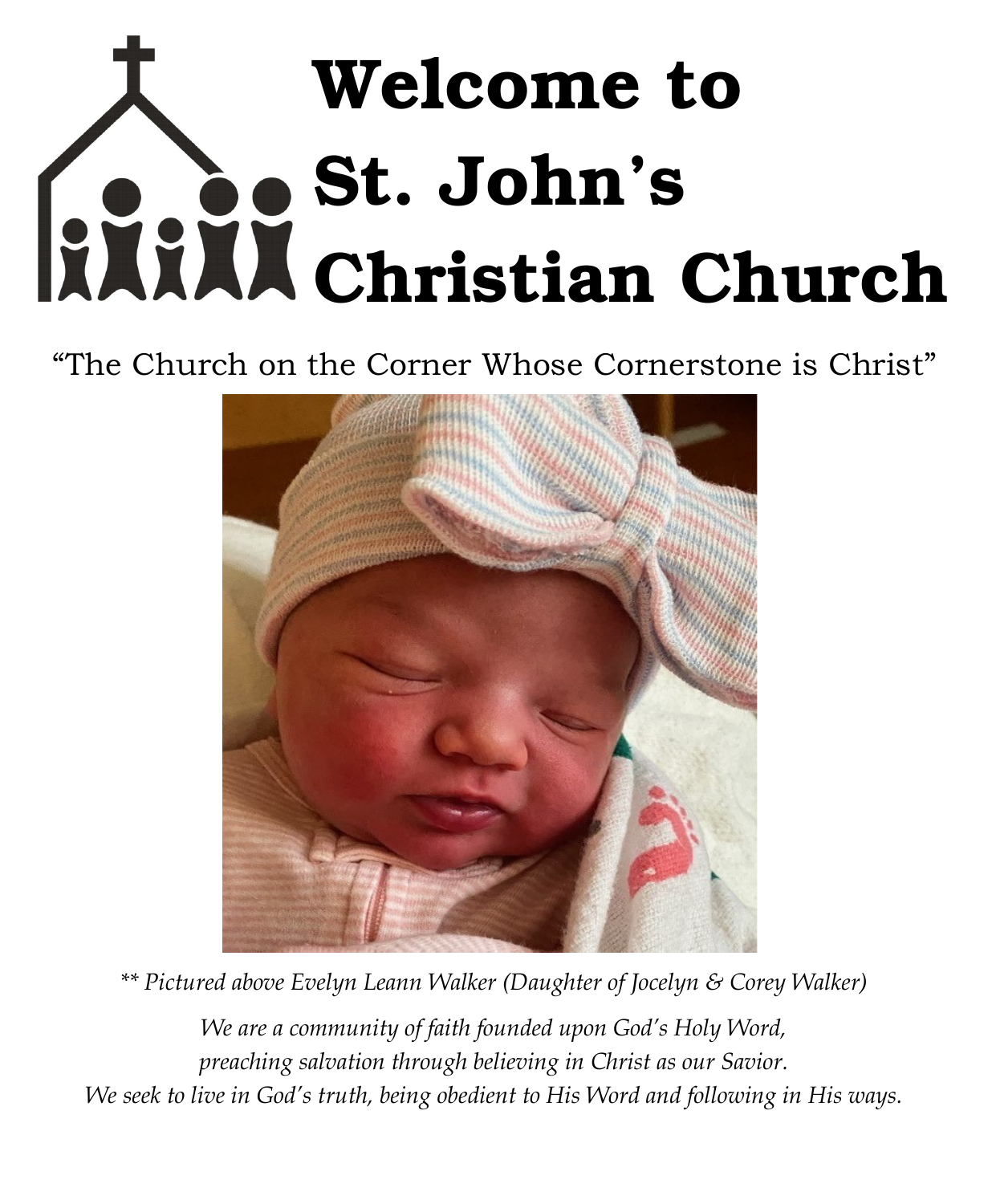April 25, 2021 8:00AM & 10:30AM

#### **Welcome to our Worship of God!** Fourth Sunday of Easter

| Ringing of the Tower Bells                            |                                                 |
|-------------------------------------------------------|-------------------------------------------------|
| Welcome and Announcements                             |                                                 |
| Scripture and Prayer of Invocation                    | Psalm 23                                        |
| Prelude                                               | "Come Let Us Worship and Bow Down"              |
| †Hymns of Praise and Adoration                        | #101, "His Name Is Wonderful"                   |
|                                                       | #102, "There's Something About That Name"       |
|                                                       | #76, "O for a Thousand Tongues"                 |
| Children's Message                                    | "Shepherding"                                   |
| Mission Sharing                                       | Daniel & Bethany Schrock, Freedom International |
| Pastoral Prayer and The Lord's Prayer (debts/debtors) |                                                 |
| Junior Choir                                          | "Lead Me In Your Truth"                         |
| †Sermon Hymn                                          | #515, "Since Jesus Came into My Heart"          |
| <b>Scripture Reading</b>                              | John 10:11-18, Acts 4:5-12                      |
| Sermon                                                | "The Good Shepherd"                             |
| †Closing Hymn                                         | #462, "Savior, Like a Shepherd Lead Us"         |
| Spoken Benediction                                    |                                                 |
| †Benediction in Song                                  | $#602$ , v. 1, "God Be with You"                |
| †Postlude                                             |                                                 |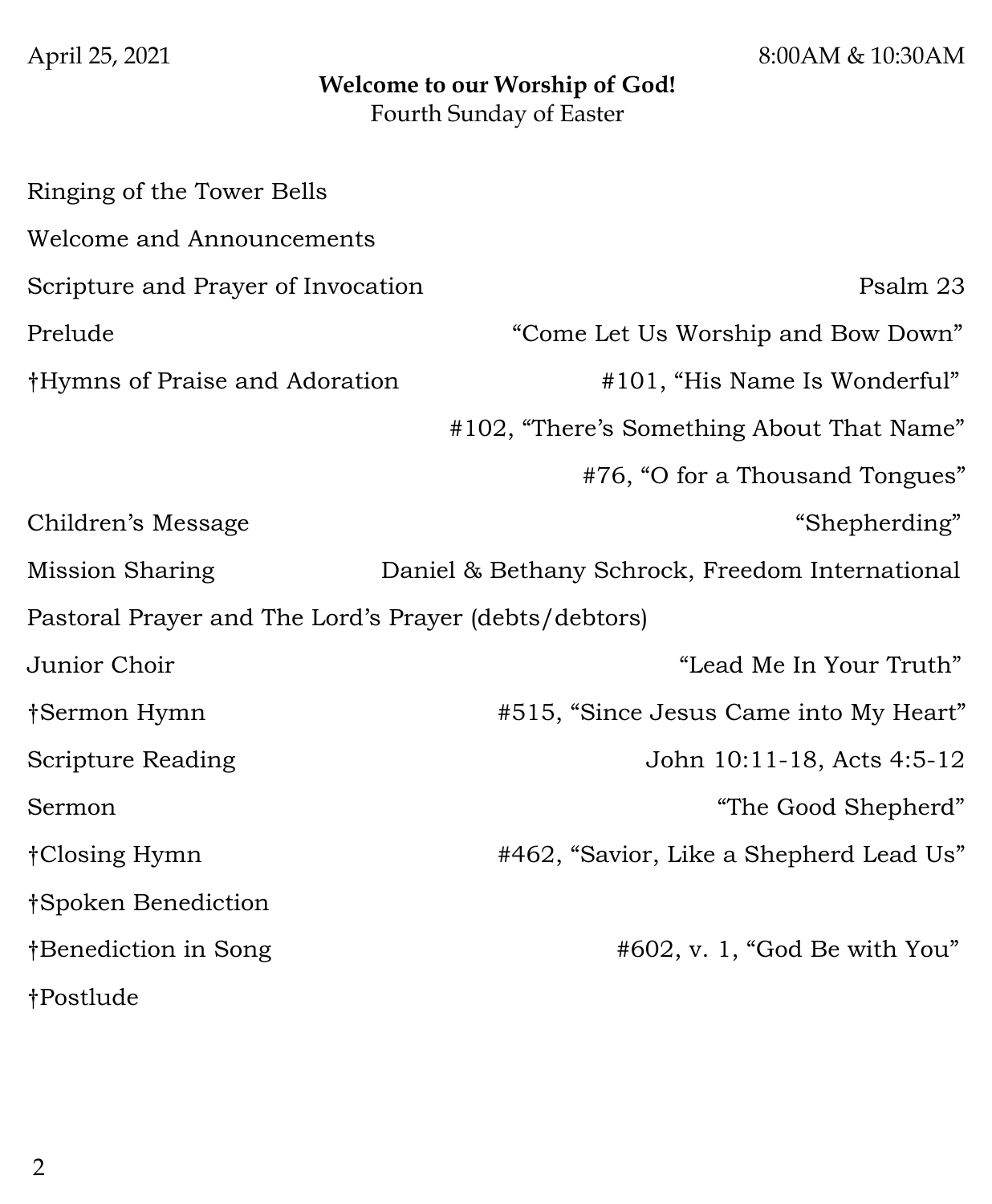# **Scripture Readings**

**Psalm 23:1-6** The Lord is my shepherd, I shall not be in want. <sup>2</sup> He makes me lie down in green pastures, he leads me beside quiet waters, 3 he restores my soul. He guides me in paths of righteousness for his name's sake. 4 Even though I walk through the valley of the shadow of death, I will fear no evil, for you are with me; your rod and your staff, they comfort me. <sup>5</sup> You prepare a table before me in the presence of my enemies. You anoint my head with oil; my cup overflows. <sup>6</sup> Surely goodness and love will follow me all the days of my life, and I will dwell in the house of the Lord forever.

**John 10:11-18** "I am the good shepherd. The good shepherd lays down his life for the sheep. 12 The hired hand is not the shepherd who owns the sheep. So when he sees the wolf coming, he abandons the sheep and runs away. Then the wolf attacks the flock and scatters it. 13 The man runs away because he is a hired hand and cares nothing for the sheep. <sup>14</sup> "I am the good shepherd; I know my sheep and my sheep know me-- <sup>15</sup> just as the Father knows me and I know the Father-- and I lay down my life for the sheep. <sup>16</sup> I have other sheep that are not of this sheep pen. I must bring them also. They too will listen to my voice, and there shall be one flock and one shepherd. 17 The reason my Father loves me is that I lay down my life -- only to take it up again. 18 No one takes it from me, but I lay it down of my own accord. I have authority to lay it down and authority to take it up again. This command I received from my Father."

**Acts 4:5-12** The next day the rulers, elders and teachers of the law met in Jerusalem. 6 Annas the high priest was there, and so were Caiaphas, John, Alexander and the other men of the high priest's family. <sup>7</sup> They had Peter and John brought before them and began to question them: "By what power or what name did you do this?" <sup>8</sup>Then Peter, filled with the Holy Spirit, said to them: "Rulers and elders of the people! <sup>9</sup> If we are being called to account today for an act of kindness shown to a cripple and are asked how he was healed, <sup>10</sup> then know this, you and all the people of Israel: It is by the name of Jesus Christ of Nazareth, whom you crucified but whom God raised from the dead, that this man stands before you healed. <sup>11</sup> He is "'the stone you builders rejected, which has become the capstone.' <sup>12</sup> Salvation is found in no one else, for there is no other name under heaven given to men by which we must be saved."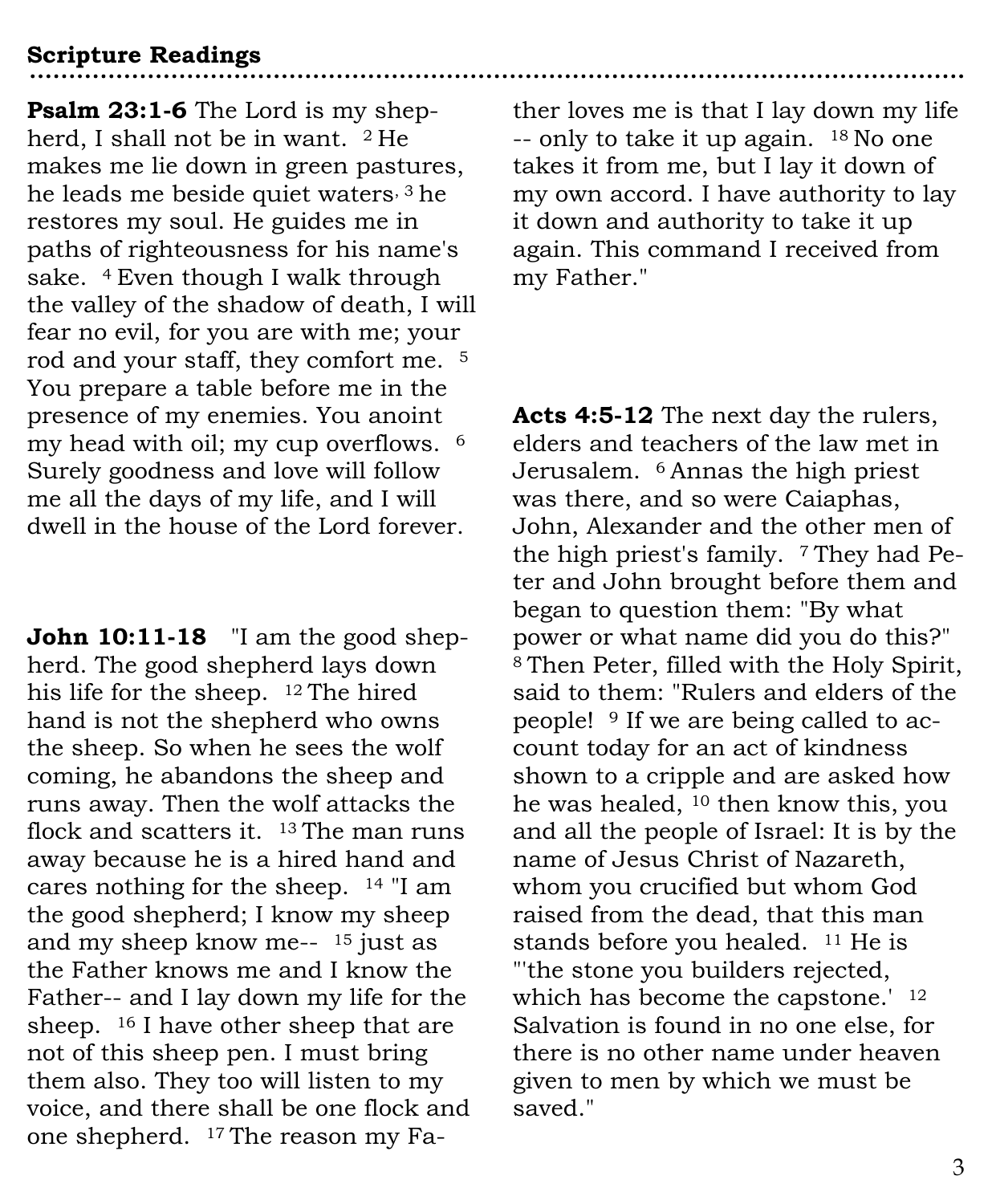| <b>Sermon Notes</b> |                                                                          |  |  |  |  |
|---------------------|--------------------------------------------------------------------------|--|--|--|--|
|                     | Sermon "The Good Shepherd"                                               |  |  |  |  |
|                     | Scripture John 10:11-18, Acts 4:5-12 (Revised Common Lectionary Reading) |  |  |  |  |

Ezekiel 34 – A Prophecy Regarding Shepherds and Sheep

- V. 2 "Son of man, prophesy against the shepherds of Israel…"
	- Their focus was on self, not the flock
	- They ate the curds, clothed themselves with wool, and ate the choice animals
	- Shepherds are to take care of the flock
- Vs. 7-10 The Lord held the unfit shepherds to account, and removed them as shepherds
- Vs. 11-16 The Lord will look after the sheep, "after my sheep"
	- Search for, look after, rescue them, bring them out, gather them, bring them in, pasture them, tend them, bind up the injured, strengthen the weak.
- Vs. 30-31 "Then they will know that I, the Lord their God, am with them and that they, the house of Israel, are my people, declares the Sovereign Lord. 31 You my sheep, the sheep of my pasture, are people, and I am your God, declares the Sovereign Lord."

Jesus – "I am the good shepherd" – claiming to be the Messiah – speaking to the Pharisees, Israel's shepherds of the day – who were shepherding Israel as described in Ezekiel 34

John 10 – Attributes

- Shepherd
	- Lays down his life for the sheep
	- Owns the sheep
	- Knows his sheep, sheep know him
	- Brings in other sheep
- Hired Hand
	- When the wolf comes, he abandons the sheep and runs away
	- Cares nothing for the sheep
- Wolf persecutors

Jesus – "I am the good shepherd." – "Salvation is found in no one else…"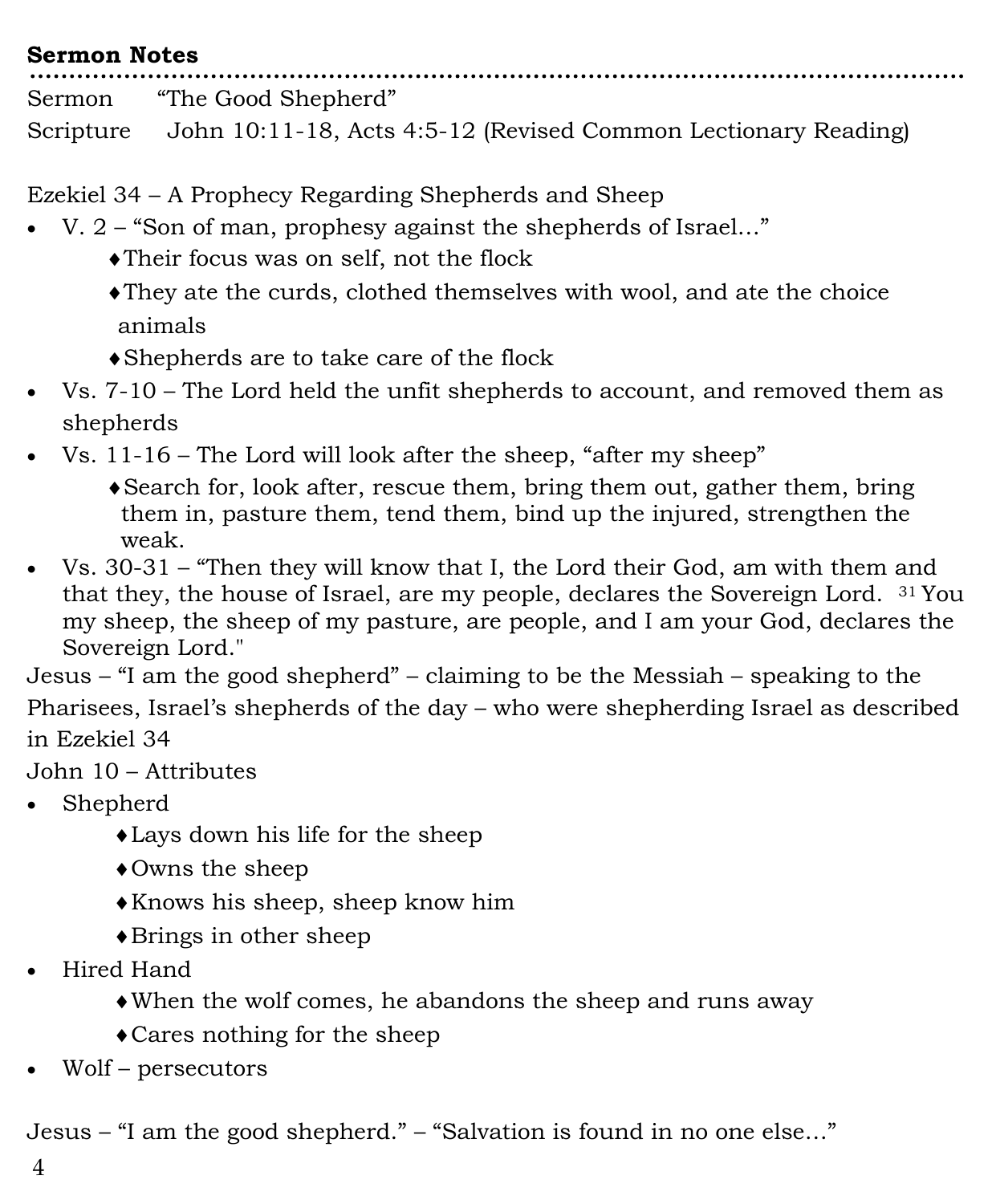# **April Mission-A-Month: Growing Hope Globally**

Growing Hope Globally (GHG) was created to be able to alleviate world hunger by globally connecting local communities through agriculture. Donations given to Growing Hope Globally will provide for the ongoing blessing of the local project. Financial donations can be made through your weekly offering envelopes or by selecting "Growing Hope Globally" as your designated fund in Breeze's online giving feature at stjohnsarchbold.org/online-giving/.

#### **Messages and Announcements**

# **JYF/SYF Youth Breakfast**

The Fellowship Committee invites our sixth through twelfth grade youth to a breakfast on May 16 during the Sunday school hour. Please RSVP to the church office by May 7th if you plan to attend, so we make sure we have food and proper table set up for everyone!

# **2021 National Day of Prayer – May 6**

Local churches are planning for a National Day of Prayer event for Thursday, May 6th, to be held at the pavilion in Ruihley Park. The theme of this year's event is "Lord Pour Out Your Love, Life and Liberty," stemming from 2 Corinthians 3:17. Pastor Erich is helping to coordinate and lead the event, and he invites and encourages everyone to gather for this time. The short service will consist of scripture readings and prayers.

# **Fairlawn Retirement Community Newsletter**

Fairlawn has provided SJCC with several printed copies of their April 2021 community newsletter, available in the literature rack outside the church office. \*A digital link for the newsletter is located on the St. John's home page – www.stjohnarchbold.org under the Media tab.

# **Discovery Daily Devotional Guides**

Discover Daily Devotional Guides are available in the hallway literature rack in the narthex (suggested donation \$6 each). You can also access the guide online at https://scriptureunion.org/discovery/. Below is the list of daily readings for this week:

| April 16—A Senior MomentJoshua 14:6-15          |  |
|-------------------------------------------------|--|
|                                                 |  |
| April 28—.Passing on the BatonJoshua 23:1-11    |  |
| April 29—Distinctively DifferentJoshua 23:12-16 |  |
|                                                 |  |
| May 1—Costly DiscipleshipJoshua 24:16-33        |  |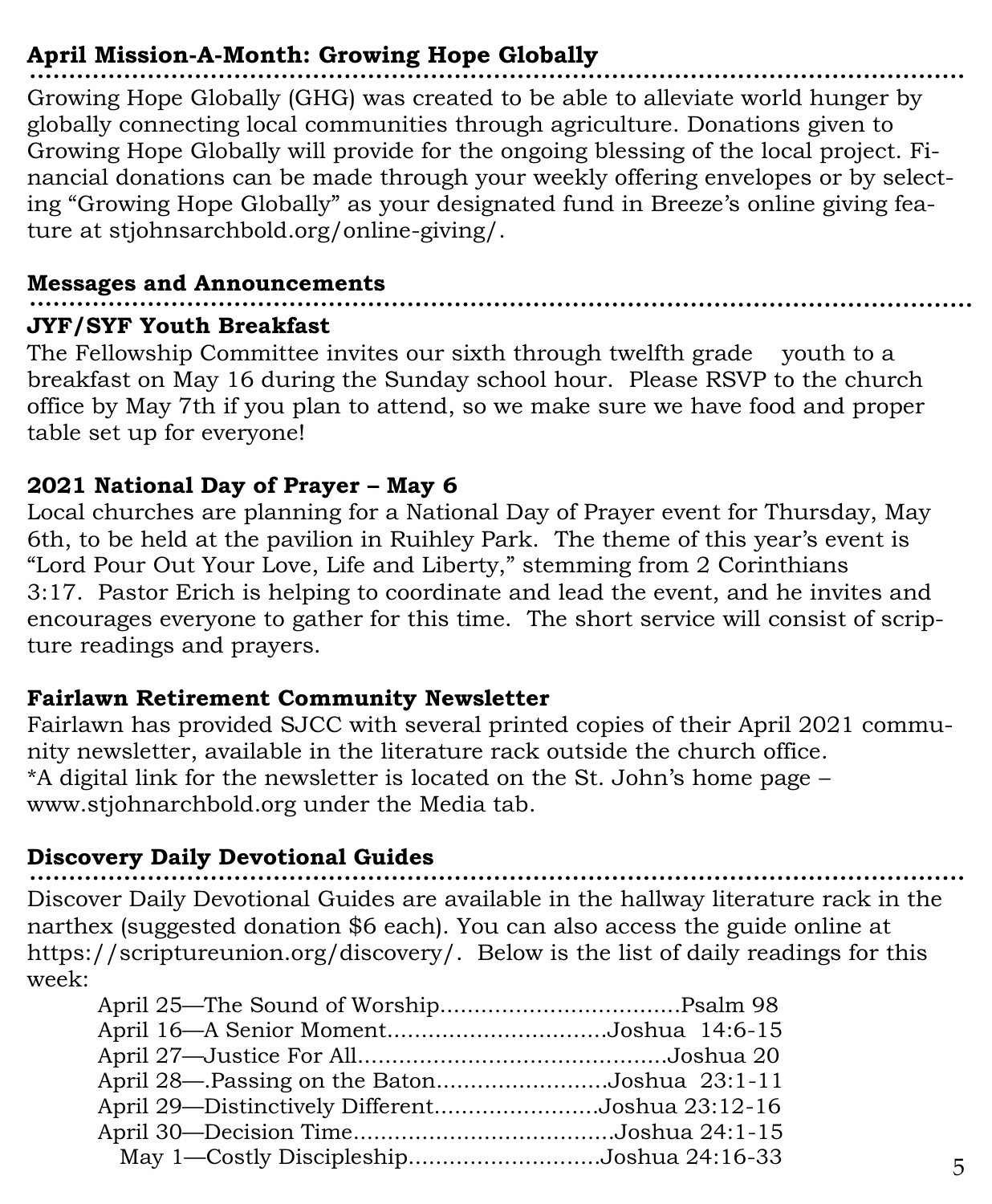# **Welcome!**

#### **Guests and Visitors**

Welcome to SJCC! We are so glad you have chosen to join us as we worship the Lord together. We hope you feel God's love in a new, refreshing way. You can learn more about our church by visiting the "New to SJCC" page on our website at www.stjohnsarchbold.org/newtosjcc or by picking up a copy of "Getting to Know St. John's Christian Church: Visitor Brochure" at the literature rack near the office.

#### **Mother's Room/Diaper Changing Station/Nursery Care**

We have a Mother's Room located outside of the sanctuary, currently limited to one family at a time. We kindly ask you to sanitize items after use (i.e. changing pad, toys, etc.) using the wipes provided as a respectful gesture to other families with small children in need of the room. Nursery care is offered during the 10:30 worship service for infants and pre-kindergarten children. A diaper changing station is located in the Nursery.

**Large Print and Children's Bulletins** are available on a table in the sanctuary narthex.

**Hearing Assistance** is provided by our system for hearing aids with a "loop system" switch position.

|     | "" """" """""" "" """ """ """"" |                                             |
|-----|---------------------------------|---------------------------------------------|
| Sun | 8:00AM                          | Worship (Sanctuary)                         |
|     | 8:30AM                          | Pause for Praise (96.1 WMTR)                |
|     | 9:15AM                          | Sunday School, Faith Village & Confirmation |
|     | 10:30AM                         | Worship (Sanctuary and YouTube Live)        |
|     | 6:00PM                          | Seekers (Kuntz Home)                        |
| Tue | 9:15AM                          | Bible Study (Fireside Room)                 |
| Wed | 8:30AM                          | Moms in Prayer (Fireside Room)              |
|     | 6:00PM                          | Membership Orientation (Fireside Room)      |
|     | 6:30PM                          | JYF & SYF (Gym)                             |
|     | 6:45PM                          | LOGOS (Chapel)                              |
| Thu | 10:30AM                         | Stephen Ministry (Chapel)                   |
| Sun | 8:00AM                          | Worship (Sanctuary)                         |
|     | 8:30AM                          | Pause for Praise (96.1 WMTR)                |
|     | 9:15AM                          | Sunday School, Faith Village & Confirmation |
|     | 10:30AM                         | Worship (Sanctuary and YouTube Live)        |
|     |                                 |                                             |

# **Week of April 25 at St. John's Christian Church**

# **Next Sunday, May 2, 2021**

Fifth Sunday of Easter Scriptures – Psalm 22:25-31, John 15:1-8, 1John 4:7-21 Sermon - "Bearing Much Fruit"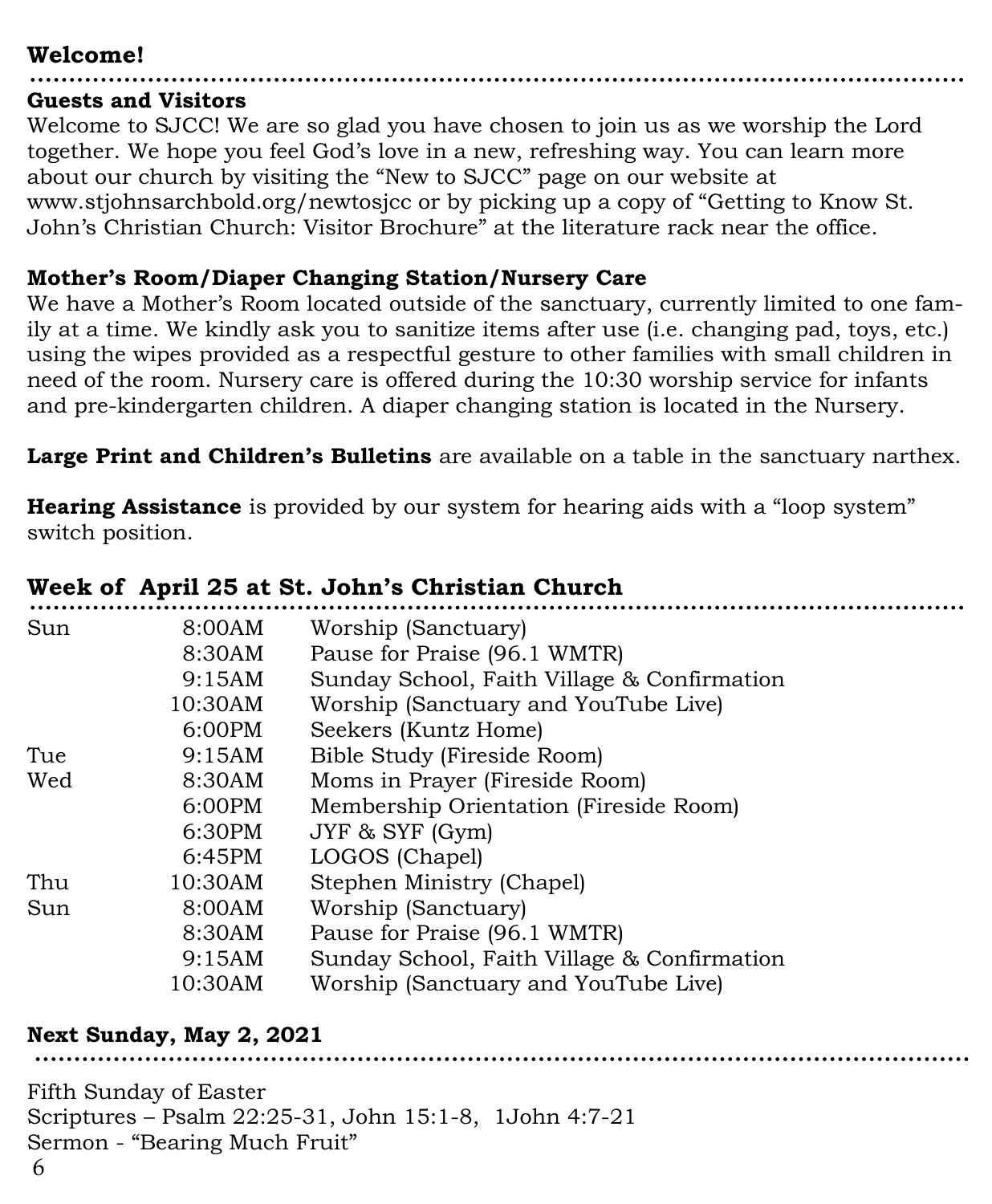# **Congregational Prayer**

Caring and Loving Father, thank you for the peace, comfort and joy that I can gain from the words of Psalm 23. You promise provision in my life. Your guiding direction in and for my life is such a blessing, and I praise you for the restoration Jesus Christ opens up within me. It is a true comfort to know that I do not need to fear evil or death because you are with me, comforting me. Thank you, Heavenly Father, for the table of life, of provision, of direction, you set before me. Through the Spirit's counsel, I seek to be filled and refreshed, praising you, mighty God, for the goodness and love that comes through living as a sheep of Jesus, the good shepherd. In His name, Amen.

#### **Today's Worship Servants**

| Accompanist      | (Both) Lynn Christman                           |                            |
|------------------|-------------------------------------------------|----------------------------|
| Song Leader      | (Both) Roger Zimmerman                          |                            |
| Lay Reader       | (Both) Roger Zimmerman                          |                            |
| Easy Worship     | (Both) Kelly Ducey                              |                            |
| Sound Tech       | (8:00) Angie Neuenschwander (10:30) James Grime |                            |
| Live Stream Tech | $(10:30)$ Cayla Swisher                         |                            |
| 8:00AM Usher     | Linda Heer                                      |                            |
| Head Usher       | Steve Walker                                    |                            |
| Nursery          | Eric & Anna Yoder                               | $(5/2)$ Josh & Kasey Grime |
|                  |                                                 |                            |

# **Consistory Contact Information**

| President | Gary Frazier (Ph. 419-654-3133)                                                                                                                                                                                                                                                                                                                                                                                                                                                                         |  |
|-----------|---------------------------------------------------------------------------------------------------------------------------------------------------------------------------------------------------------------------------------------------------------------------------------------------------------------------------------------------------------------------------------------------------------------------------------------------------------------------------------------------------------|--|
| Elders    | Ryan Christman (rchristman56@gmail.com; Ph. 419-551-2124)<br>Jon Lindsay (jlind@rtecexpress.net; Ph. 419-445-4504)<br>Todd Nafziger (tnafziger@sauder.com; Ph. 419-906-7343)<br>Betsy Redd (jbredd104@gmail.com; Ph. 419-551-1843)<br>Brad Roth (broth@saudermfg.com; Ph. 419-906-0408)<br>David Stuckey (dstuckey@defiance.edu Ph. 419-446-4686)                                                                                                                                                       |  |
| Deacons/  | Tim Beck (oakley4@bright.net; Ph. 419-267-5634)<br>Deaconesses Jim Grieser (jimmy2353@yahoo.com; Ph. 567-239-5876)<br>Mindy Gruenhagen (mindygruenhagen@gmail.com)<br>Keith Kern (keithkern2318@gmail.com; Ph. 419-572-1984)<br>Jan Lindsay (jlind@rtecexpress.net; Ph. 419-445-4504)<br>Crissi Stuckey (Ph. 419-551-1146)<br>Karen Walker (karenwalker2963@gmail.com; Ph. 419-572-0834)<br>Missy Warncke (mawarncke@gmail.com; Ph. 419-551-4676)<br>Bruce Wooley (wool5bw@gmail.com; Ph. 419-572-6678) |  |